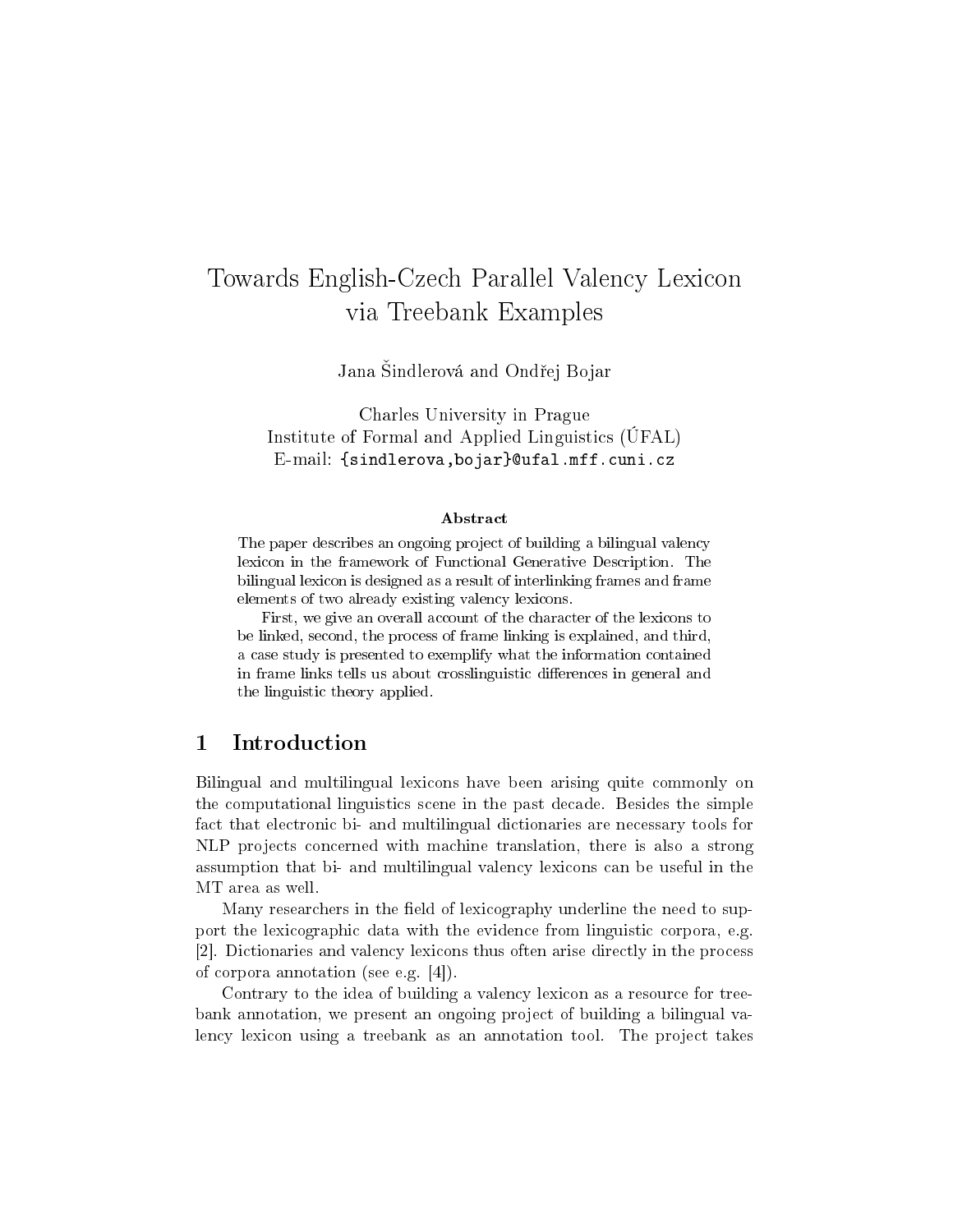advantage of two already existing valency lexicons: PDT-VALLEX and Engvallex, which have been developed during the annotation of the Prague Dependency Treebank [3] and Prague Czech-English Dependency Treebank (PCEDT, [1]), and of the parallel treebank PCEDT itself.

PCEDT is a syntactically annotated parallel corpus of approximately 50,000 sentences originally from the Penn Treebank (Wall Street Journal section), translated into Czech. The merit of PCEDT lies in the fact that the core annotation takes place on the tectogrammatical layer (t-layer), i.e. on the layer of deep syntactic relations with an overrun into the area of semantic relations. The deep syntactic annotation of PCEDT is still in progress. The annotation works on the Czech part (PCEDT\_CZ) and the English part (PEDT) proceed independently albeit synchronized. Currently, about 11,500 mutually corresponding sentences are finished, which amounts to about 23% of the whole corpus (though the percentage of sentences already finished on each individual side of PCEDT reaches higher, to about  $40\%$  and 60%). By the time our multilingual valency lexicon is concluded, we expect the PCEDT corpus to have been completed.

By creating a bilingual valency lexicon, we hope to gain a multifunctional resource useful in many areas. First it will provide linguistic information about the behaviour of verbal valencies in a crosslinguistic perspective. Second, the resulting multilingual valency lexicon created in a specific linguistic framework (FGD) may serve as an interesting test for the usability and appropriateness of the framework itself. Fourth, since there is an assumption of a certain degree of universal behaviour across languages, comparing the frames in the two lexicons can be used as a test of the accuracy of the lexicons. And last but not least, with respect to the fact that verbal valencies serve as the core of syntactic structure in most languages, it will provide an interesting resource for MT applications.

# 2 Lexicographic Process in a Parallel Treebank

### 2.1 Construction of Source Valency Lexicons

PDT-VALLEX<sup>1</sup> has been developed as a resource for valency annotation in a large-scale syntactically annotated corpus, the Prague Dependency Treebank. Information about verbal valency is embedded into the tectogrammatical layer of annotation, i.e. the layer of deep syntactic dependency

 $1$ Not to be confused with VALLEX [5], a general lexicon with very similar formal background but not tailored to any corpus.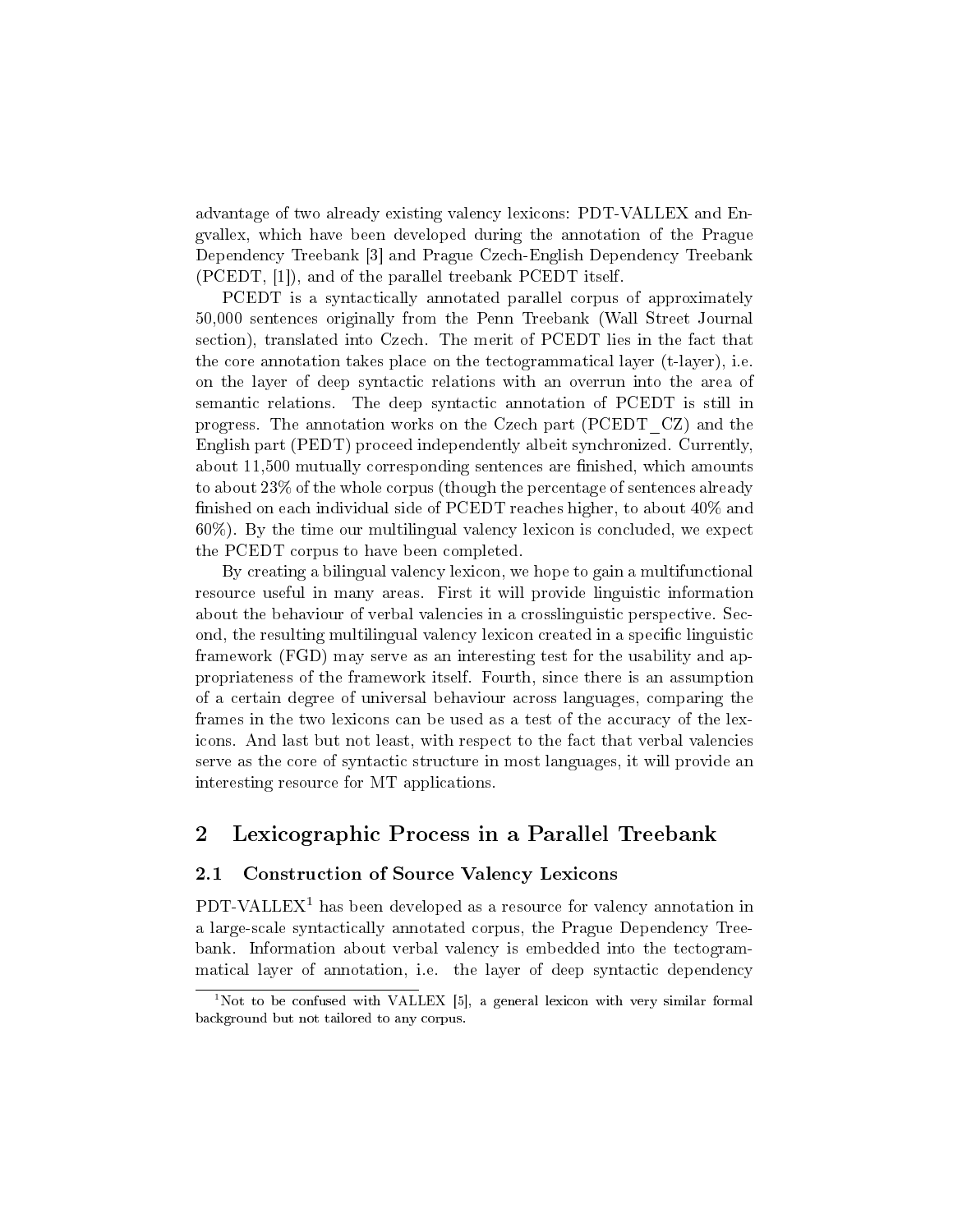relations, therefore it does not specify any surface requirements but rather syntactico-semantic requirements of the verbs. Each headword contains one or more valency frames corresponding (mostly) to the individual senses of the headword. Valency frames contain participant slots represented by tectogrammatical functors, i.e. labels from the layer of syntactico-semantic representation. Only the so called "inner participants" and obligatory "free modifiers" are included in the frame, information about possible typical background elements is not stored except for some short notes in the example area. Each slot is marked as obligatory or optional.

By now, PDT-VALLEX contains 10,593 valency frames for 6,667 verbs. The verbs and frames come mostly from the data appearing in the PDT, version 2.0, the lexicon is being constantly enlarged by data gained from PCEDT annotation.

The origin of Engvallex is different, though the motivation (gaining a resource for syntactic annotation of a treebank) is similar. At the time PCEDT begun to be annotated on the tectogrammatical layer, a reliable version of PDT-VALLEX had already been finished, fully checked and published. A similar resource was needed to be available for the English annotation in a reasonable time, therefore, instead of creating Engvallex manually on the basis of pure data, we decided to adapt an already existing resource of English verbs valency characteristics, the PropBank [7].

The PropBank lexicon has been adapted to the Functional Generative Description scheme in several ways. First, all slots have been renamed using functors, second, the non-obligatory (according to FGD) free modifiers have been deleted and optional elements marked. Third, frames corresponding to the same verb sense have been merged. Fourth, the lexicon has been refined in the process of treebank annotation by addition of other frames. whole verb lemmas, and also, the PropBank adapted frames were corrected manually with respect to the language data available in the PCEDT corpus.

Engvallex only contains verbs so far. Currently, it contains 6,213 valency frames for 3,823 verbs. As in case of PDT-VALLEX, it is being constantly expanded and refined in the course of PCEDT annotation.

In the process of PropBank adaptation to FGD theory, some core differences of the two valency theories came alight that are supposed to affect also the intended linking process. For example, it appeared that the PropBank argument range is much broader than the one usually admitted by FGD approach. It results from stricter criteria for "argumentness" used in FGD (the famous *dialogue test*  $[8]$ , disallowance of non-obligatory free modifiers in verb frames etc.). Such frame arguments were usually deleted during the adaptation process, though we kept them in sporadic cases where the re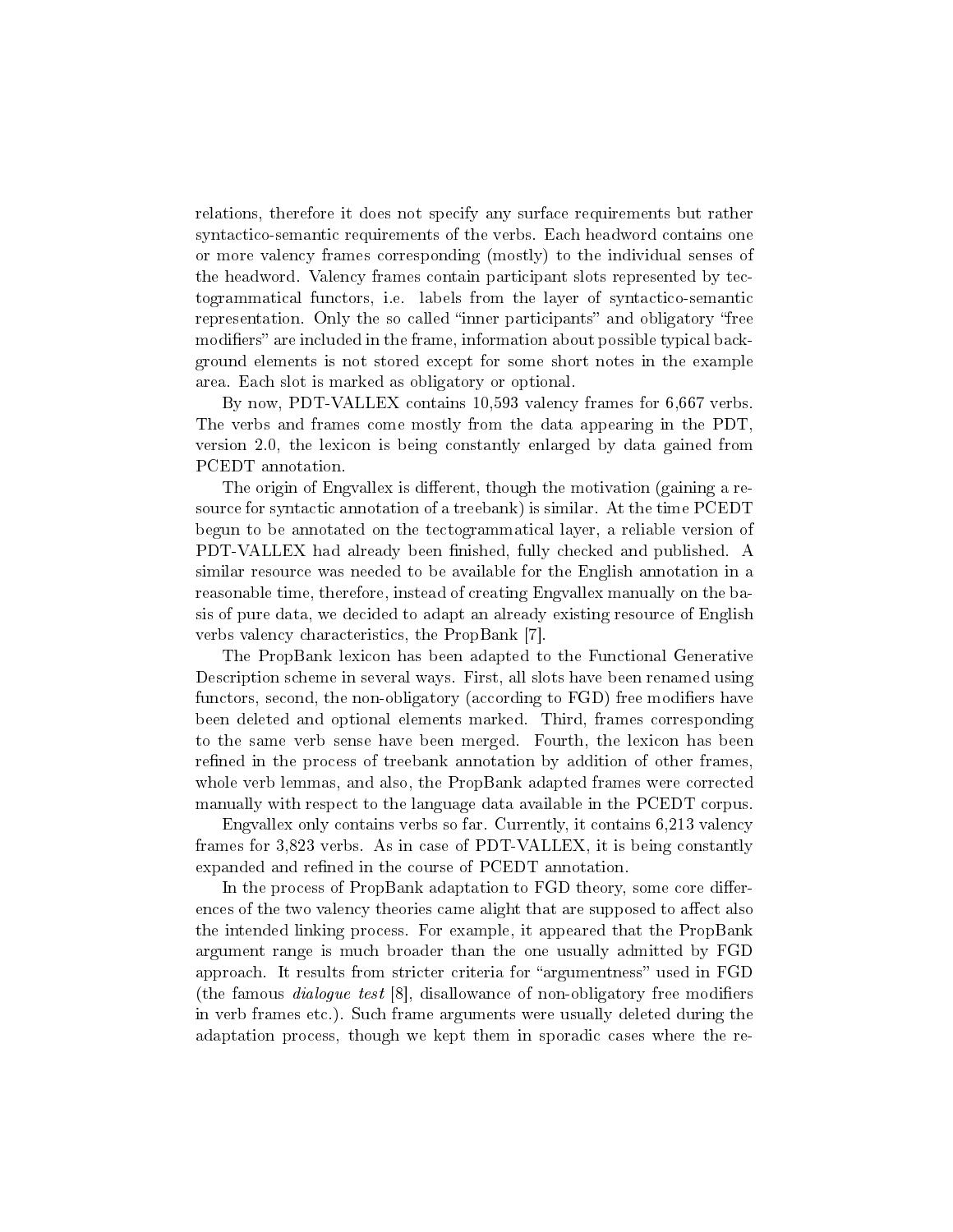sulting frame would have been otherwise divested of adjuncts too typical. The deleted frame arguments were typically benefactives, non-obligatory attributes of arguments, commitatives or locatives.

#### 2.2 Annotating Types While Seeing Tokens

Our aim of aligning two existing valency lexicons is considerably easier than the lexicographic process carried out at the time the individual lexicons were built. Still, we face the problem of formally describing verb (or frame) types while observable items are verb *tokens*.

Traditionally, lexicographers collected corpus evidence, organized the tokens into groups of examples with similar syntactic and/or semantic properties and derived a single description of the given type. Little or no effort was spent in checking whether the description well matches the "training" tokens or even an independent set of "test" tokens. In our opinion, this is the root of troubles faced when trying to apply a traditional lexicon in NLP applications. Fortunately, recent projects (e.g. FrameNet [9]) try hard to provide enough real-world example sentences coupled with lexicon entries.

We design our annotation process to carefully separate the annotation attributed to types (i.e. lexicon entries) from the annotation attributed to tokens (i.e. verb occurrences in a treebank), but we require the annotator to see and provide both annotations simultaneously. In order to simplify the annotation process, we implement automatic procedures to project type annotation to an observed token and vice versa.

With the automatic procedures at hand, the annotator usually constructs the type annotation at the first token of the given type. Subsequent tokens of the same type will automatically reveal how the type annotation projects in the particular case. We can easily highlight any conflicts between the projection and the token annotation.

We feel that this design of the lexicographic process has several advantages:

- The annotation of types is presented not in an abstract form but rather naturally projected on a given example, i.e. verb frames are displayed in example sentences, but not available in the form of written lists of slots.
- While building the lexicon, we get an annotated corpus as a by-product, including explicit links between the two resources.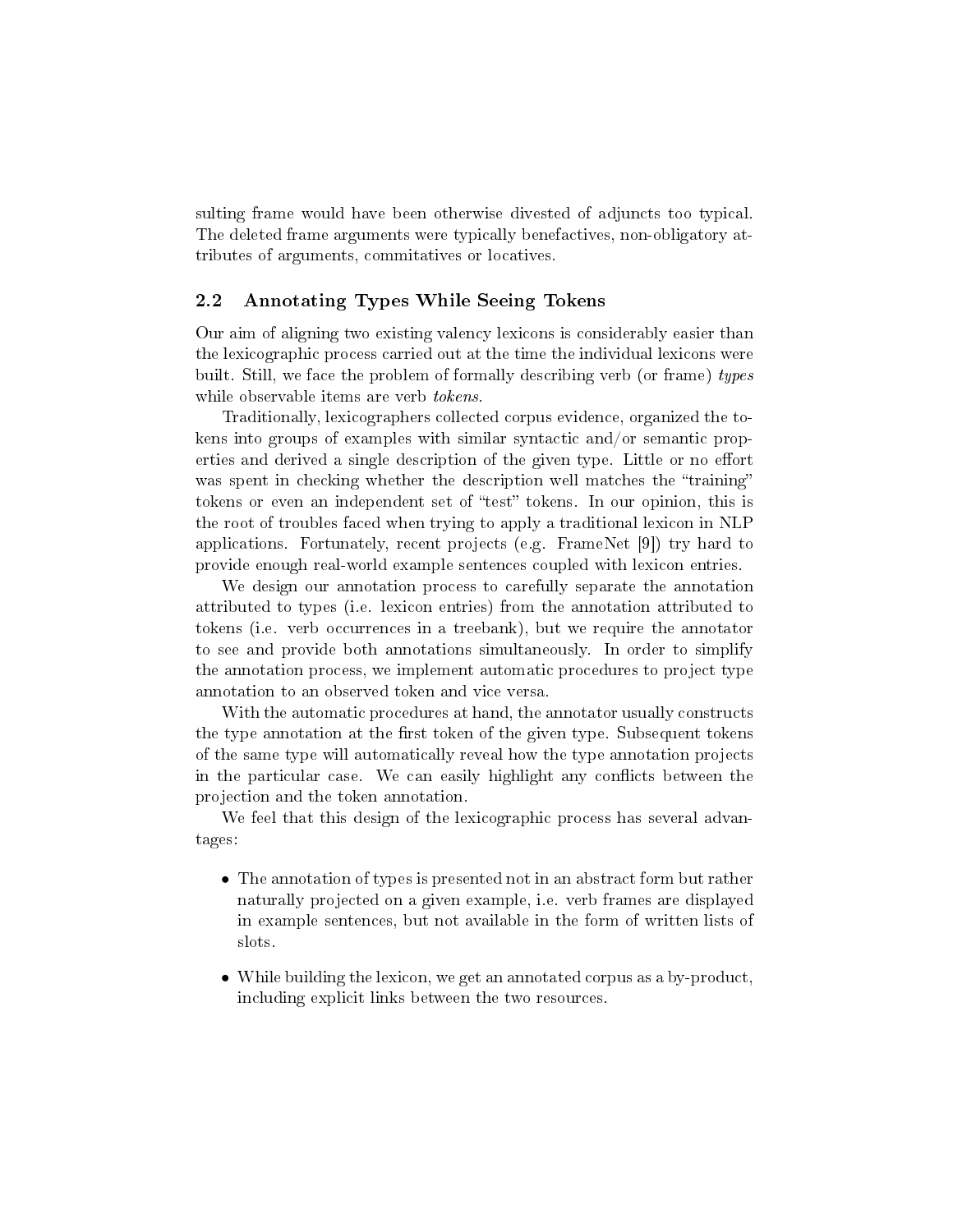• Automatic highlighting of conflicts between the annotation of tokens and the projected annotation of types serves as quality assurance for all three components in question: the lexicon, the corpus of lexicon examples and the automatic procedures that apply lexicon entries to (unseen) sentences.

We believe that this explicit type-token link is vital for future applicability of the constructed resource. For instance, if a lexicon entry is doubted by a human user, he or she can use the treebank examples to understand better the generalization captured in the lexicon. For NLP tools, the set of annotated examples can serve as a test set or as a training set for machinelearning algorithms.

#### 2.3 Description of Annotation Environment

#### 2.3.1 Tools Used

The annotation tool we developed builds on two large software projects: TectoMT [11] framework for various NLP tasks (including MT) and tree editor TrEd<sup>2</sup> .

TectoMT is a modular programming environment aimed at linguistically rich processing of text. The two features of TectoMT we exploit are: automatic alignment of Czech and English t-nodes [6] and TectoMT native file format TMT, capable of storing dependency analyses of two languages at all three layers of linguistic description. As our source examples of verb usage are already manually annotated at the t-layer for both English and Czech, we do not need the automatic analyses implemented in TectoMT, but this option would be clearly very useful for a potential future annotation of a different text type.<sup>3</sup>

TrEd is a highly customizable and extensible editor of dependency trees. TrEd was used for manual annotation of all the above-mentioned Prague treebanks and an extension of TrEd allows to edit TMT files, i.e. to work with several trees of a given sentence pair at once.

#### 2.3.2 Design of User Environment

The design of the user environment for the annotation follows the principles outlined in Section 2.2. The user is presented with a pair of t-trees and

 $^{2}$ http://ufal.mff.cuni.cz/ $\tilde{ }$ pajas/tred

<sup>&</sup>lt;sup>3</sup>The only step performed in our source manual trees with no automatic counterpart in TectoMT is the selection of frame ID of a given verb occurrence, i.e. the verb-frame disambiguation task. However, the task itself has already been explored for Czech [10].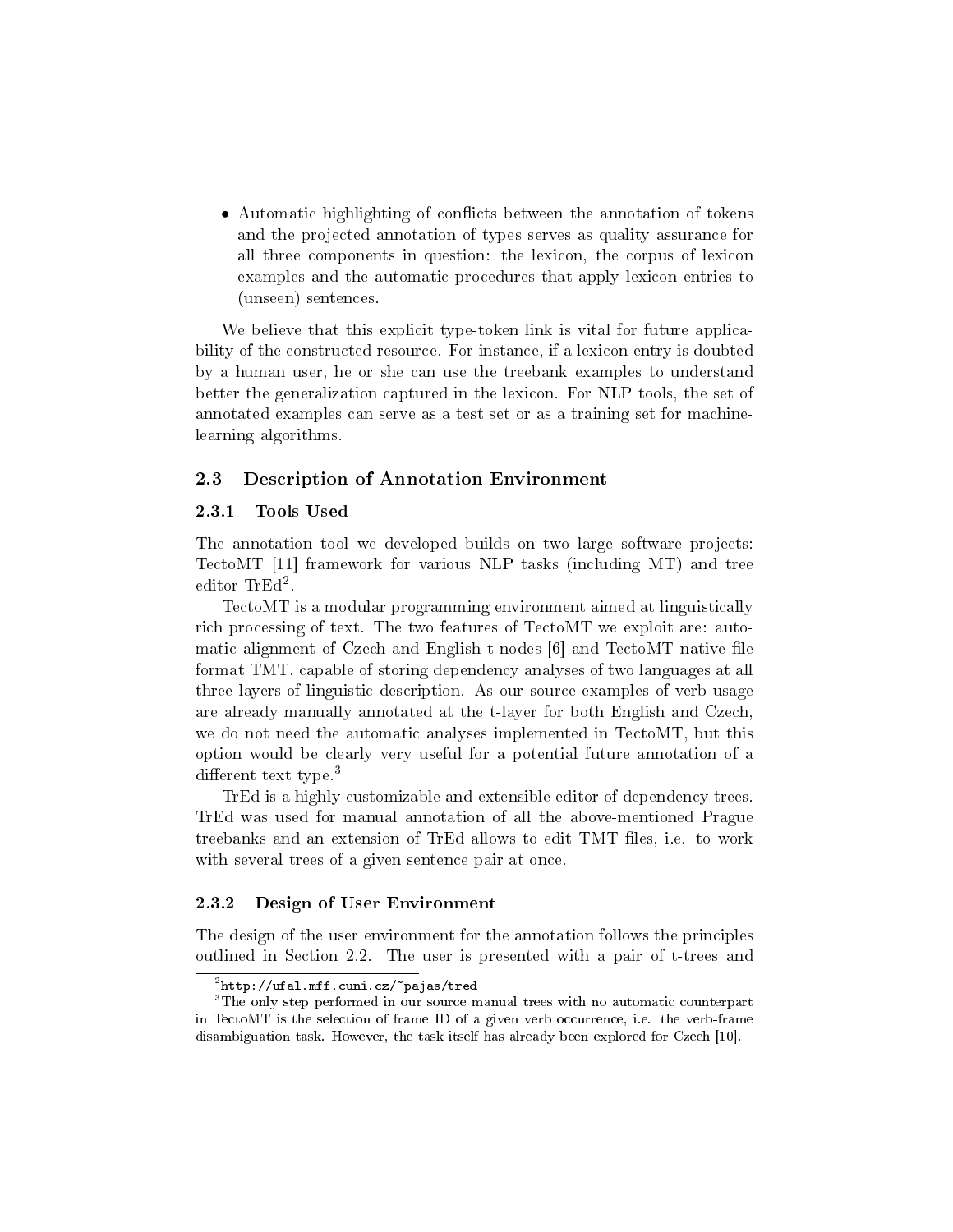

But analysts say the company is also trying to prevent further price drops. Ale analytici říkají, že společnost se také snaží zabránit dalším cenovým poklesům.

Figure 1: Sample pair of sentences with manual and automatic alignment of verb dependents and projected alignment of frame slots (thick arrows). In practice, the arrows are color-coded.

aligned verbs. We use several types of arrows to indicate token annotation, i.e. links between dependents of the verbs in this particular sentence, and type annotation, i.e. links indicating the correspondence between the slots of the two frames in question, see Figure 1.

The user environment facilitates the following annotation actions:

Token annotation: Correction of automatic node alignment. The pair of t-trees has already been automatically node-aligned, so most English t-nodes have a Czech t-node counterpart (one, at most). We use the node alignment to find both: pairs of matching verbs as well as pairs of verbs' immediate dependents.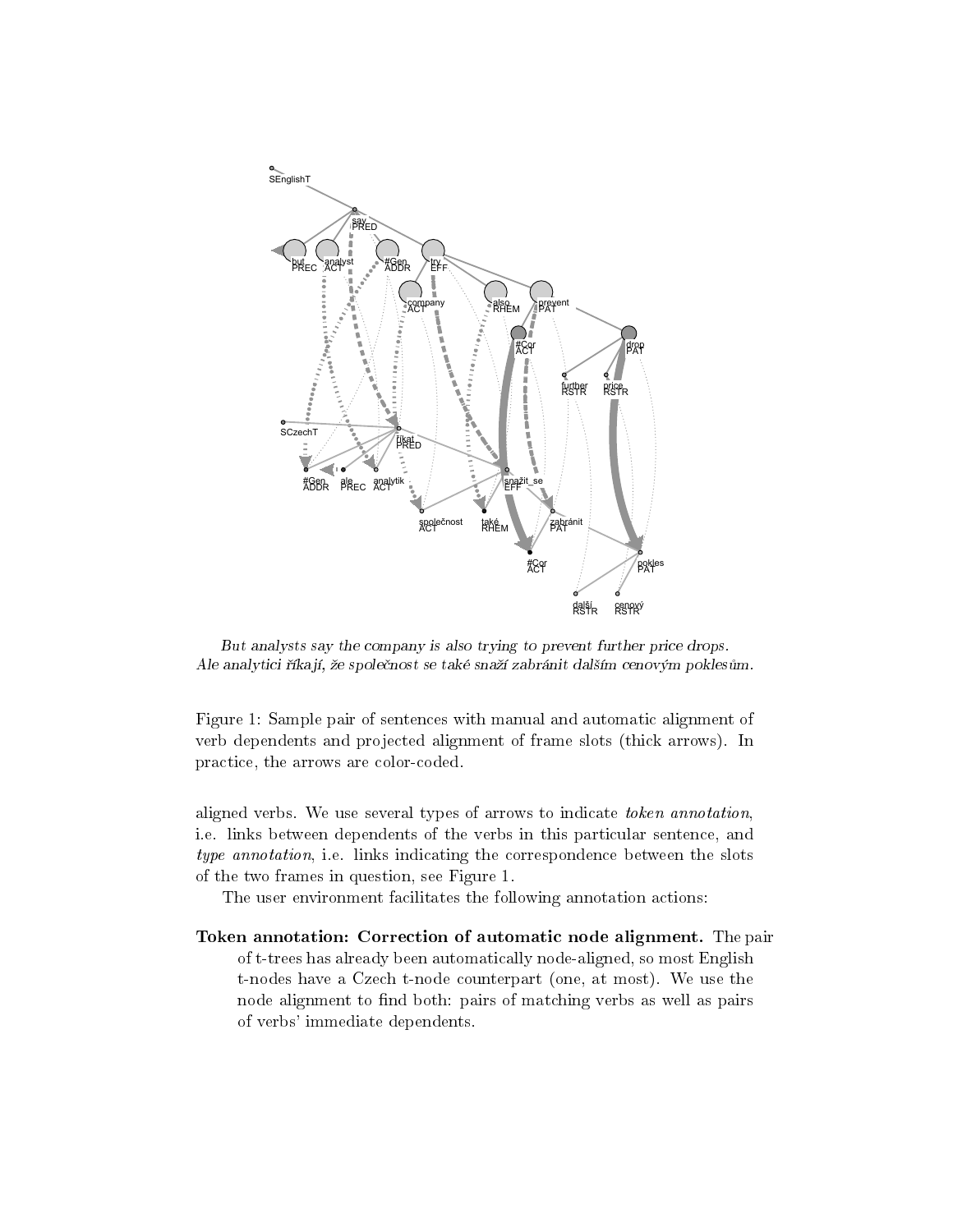If the automatic alignment does not provide a link, or there is an error in the alignment, the user can provide manual node alignment links simply by dragging an English node onto a Czech node. If a node is aligned both manually and automatically, the manual alignment takes precedence and the automatic alignment is not displayed at all.

Type annotation: Collection of node alignment to Engvallex entry. When the manual or automatic node alignment correctly represents the alignment of verb dependents, the annotator uses a single keystroke command to collect and store it as the slot alignment in Engvallex.

A feedback to the user visually combines both type and token annotation. For every pair of aligned verbs (indicated by dashed green arrows) we highlight immediate dependents and their alignment:

- Manual and automatic node alignments are displayed as dotted red and blue arrows. (The complete automatic node alignment is indicated by very thin dotted lines.)
- If the frame entry contains a slot alignment specification, the slot alignment is projected on the pair of verbs and indicated by thick green arrows.
- All English verb dependents with a missing or mismatching slot alignment are displayed as large yellow nodes.
- When the type and token alignment matches (as illustrated for the verb prevent-zabránit in Figure 1), the nodes are smaller (and green).

In order to simplify the access to individual verb examples, we use TrEd "filelists". A filelist contains a list of corpus positions, i.e. filenames and node IDs. Filelists allow to browse the parallel treebank data in various ways. For the time being, we prepared a filelist for each pair  $\leq$ English verb. its Czech translation> and we organize the filelists based on the number of corpus examples. With a different filelist, the same corpus could be browsed from the most complex verb frames or from frames with most conflicts in the (automatic) token and type annotation.

#### 2.3.3 Implementation Details

Both parts of the parallel treebank we build upon use their respective file formats to store Czech and English t-layers. We identify sections of data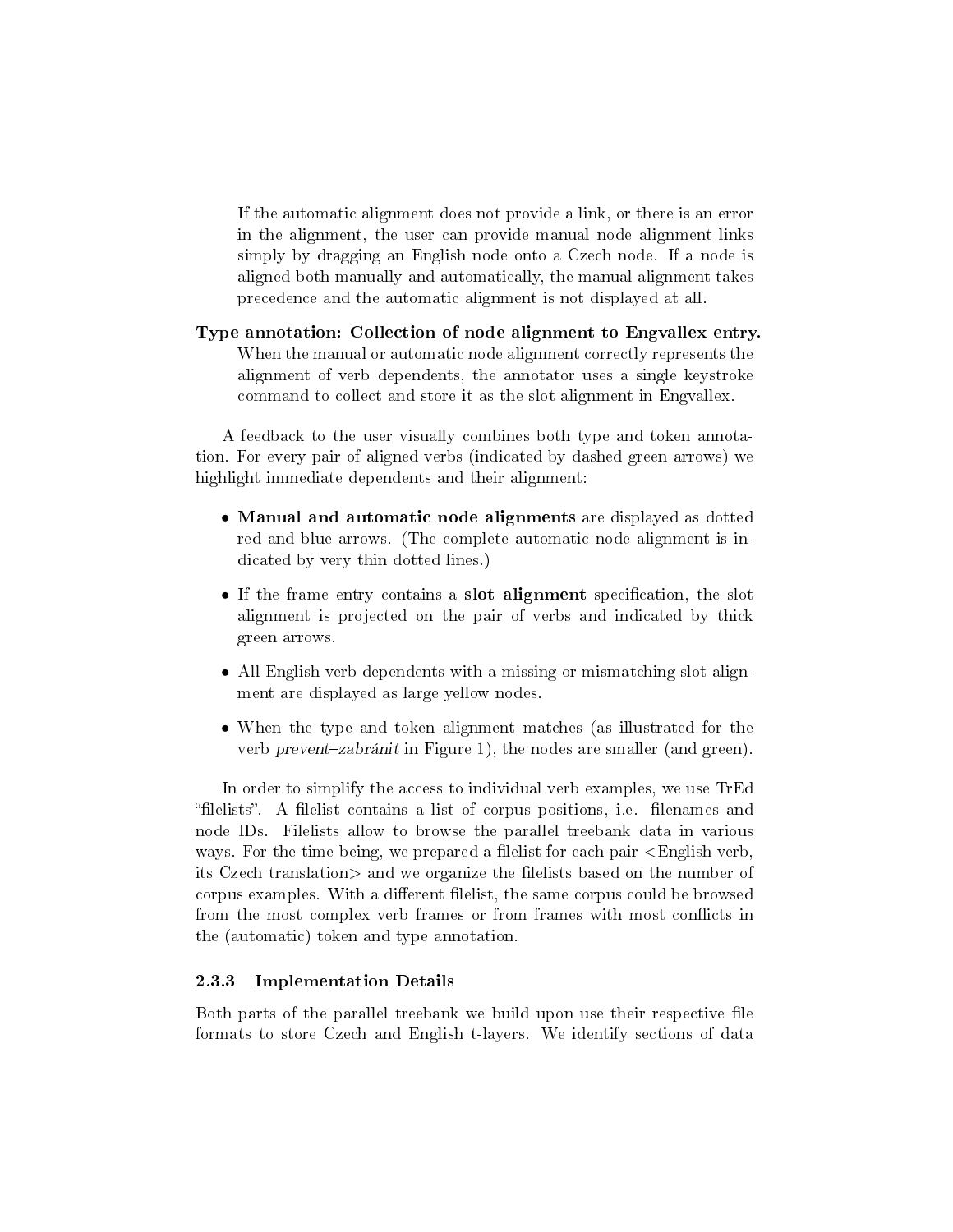annotated in both PEDT and PCEDT CZ and merge them into TMT files. In the subsequent annotation, we use only the combined TMT files and never modify the original independent treebank files. $4$ 

Engvallex and PDT-VALLEX are stored in XML files with a similar but not exactly identical structure. Both lexicons are still under development. In order to avoid conflicts, we detach from their development and preserve some fixed versions of the lexicons for our purposes.<sup>5</sup>

Technically, manual node alignments are stored directly in the TMT files. The slot alignment information should belong to both valency dictionaries, but for the time being we prefer to store it in Engvallex only.

We extend the representation of Engvallex to include a set of frame counterparts for each frame of an English verb. Each of the frame counterparts specifies the ID of the target frame in PDT-VALLEX accompanied by a mapping of slots. As slots in both valency dictionaries are uniquely identified by their functors, the mapping simply consists of tuples  $\langle$ Czech slot functor, English slot functor>. The format currently permits also 1-0 mapping (no counterpart slot in the Czech frame) and we will soon also store the list of unaligned English slots, i.e. 0-1 mapping, to differentiate between no mapping and still unspecified mapping in the representation.

## 3 Preliminary Observations

The most frequent problem with the annotation environment is the lack of support for coordinated verb dependents or, even worse, coordinated verbs. While this limitation does not completely block the annotation process (all problematic examples can be simply skipped), it requires the annotator to walk the filelist searching for a suitable example. The solution for examples with coordinated verb dependents is rather simple: a conjunction node should serve as a representative for both coordinated members and it should be understood as bearing the functor common to the dependents instead of a technical functor CONJ.

Another issue is caused by ellipsis: many examples do not contain dependents to fill all the slots of a frame. Currently, the annotator has to wait for an example explicitly mentioning a dependent of a given functor to be

<sup>4</sup>We preserve sentence and node IDs (and do not modify the t-layer annotation apart from a few corrections in functor values), so all our annotations can be transfered back to the treebanks, if desired.

<sup>&</sup>lt;sup>5</sup>Frame IDs are usually preserved, so later our alignment should be easily transferable to fresh versions of the lexicons.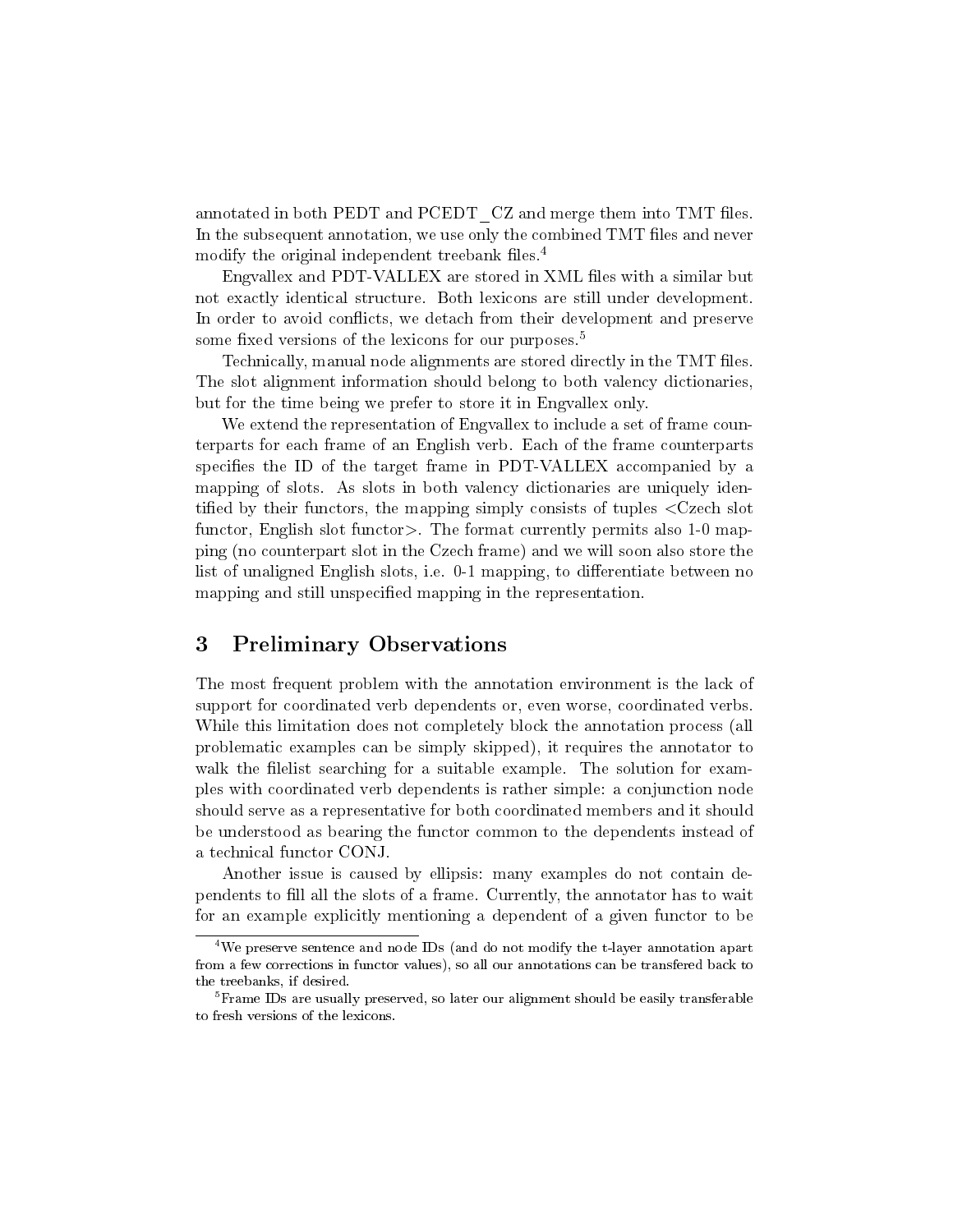|                   |                    |            |       | PDT-VALLEX entry                      |
|-------------------|--------------------|------------|-------|---------------------------------------|
| Propbank entry:   | Engvallex entries: |            |       | for $\text{prodat}/\text{prodávat}$ : |
| Arg0: Seller      | $\rm ACT$          | ACT        |       | ACT                                   |
| Arg1: Thing Sold  | <b>PAT</b>         | <b>PAT</b> | ACT   | <b>PAT</b>                            |
| Arg2: Buyer       | ?ADDR              |            |       | <b>ADDR</b>                           |
| Arg3: Price Paid  | (EXT)              | (EXT)      | (EXT) | (EXT)                                 |
| Arg4: Benefactive |                    |            |       |                                       |

Table 1: Comparison of valency entries for sell-prodat/prodávat. The question mark "?" sign indicates that the frame element is optional only and the brackets " $(\ldots)$ " around the functor label represent the information that the element is considered a free modifier, and as such it is not included in the frame.

able to annotate the slot link. We plan to add articial nodes for all slots not expressed at the t-layer so that the annotator would be able to align them.

The last issue is less important in our case but should be taken as a caveat for similar annotation enterprises. In our case, each example is a pair of t-trees, occupying a large portion of screen and requiring a short but observable time to render. If the lexicographer should be provided with many examples at once, e.g. for the purposes of comparison, the t-layer would be a too rich representation.

# 4 Case Study: Verbs of Commercial Transaction

Verbs of Commercial Transaction are due to the character of the corpus (WSJ texts, economic focus) one of the most common verb classes in PCEDT. What is more, they are characteristic by a great number of hypothetic arguments, which often fail to be realized in a surface syntactic structure. As such, they represent a verb class highly attractive as verbal valency investigation issue.

Due to the lack of space we will limit our observations to one member of the class only, the verb sell.

#### 4.1 Sell

Sell is a typical representative of the verb class in question. The representations of its valency frames in the individual valency lexicons are in Table 1.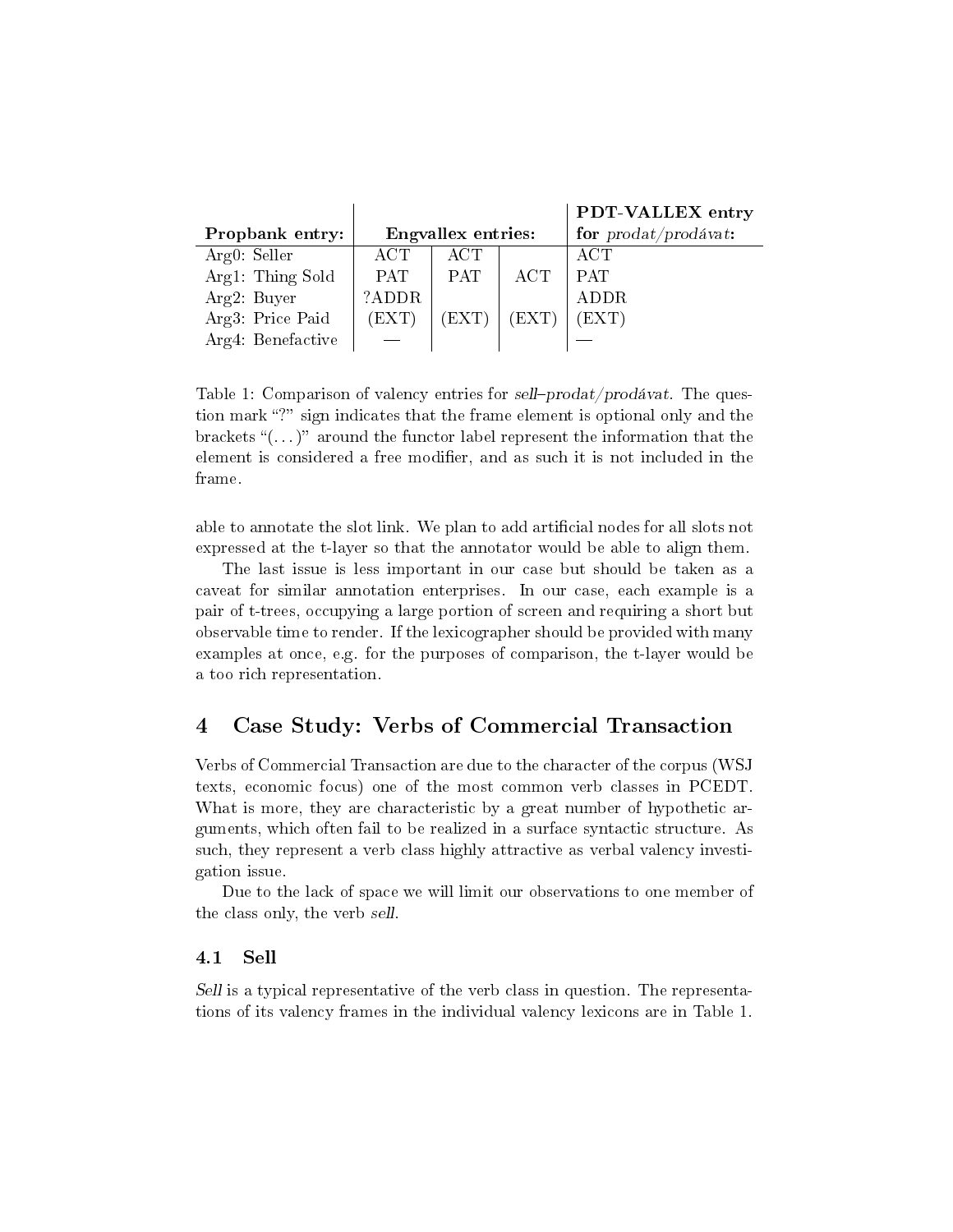PropBank provides a single verb meaning with a single set of participants exemplied by several surface argument layouts. Engvallex, on the other hand, provides three different frames, though representing the same meaning of the verb (which is quite an unusual situation in FGD framework). Those three frames are exemplified further in  $(1)-(3)$  respectively.

- (1) a. At last count, Candela had sold \$4 million of its medical devices in Japan.
	- b. Celkem prodala Candela v Japonsku své lékařské přístroje za 4 miliony dolarů.

Example (1) is an instance of the most common positive sentence constellation of the arguments. It can be seen that the three lexicons do not substantially differ in how they capture the valency properties of such uses of the verb.<sup>6</sup>

- (2) a. A more recent novel, "Norwegian Wood" (every Japanese under 40 seems to be fluent in Beatles lyrics), has sold more than four million copies since Kodansha published it in 1987.
	- b. Novějšího románu "Norské dřevo" (snad každý Japonec pod 40 zná texty Beatles) se prodalo od jeho vydání v nakladatelství Kodansha roku 1987 více než čtyři miliony výtisků.
	- c. Four million copies of a more recent novel, "Norwegian Wood"  $\dots$ , have been sold since Kadansha published it in 1987.

Example (2) is an instance of a nonstandard shift of arguments (as Prop-Bank interprets it). The sold item moves into the position of seller and its place is taken by an expression of transaction proportion. The Czech translation (2b) uses correctly a type of passive voice, which does not require an additional valency frame. Nevertheless, if we were to consider (2b) an instance of the frame constellation used in (1), we would have to consider an underlying structure such as  $(2c)$ , which would have exactly the same tree representation as (2b).

Nevertheless, there is no imaginable way of justifying a transformation of this kind, for there is (almost for sure) no leading case for such a shift between a deep representation and a surface structure in the whole treebank. For this reason, we decided to keep a separate frame (despite the fact that

 $6$ We decided to keep ADDRessee optional due to the dialogue test [8] results and due to the fact that in vast majority of examples in PCEDT it is semantically suppressed and not realized on the surface.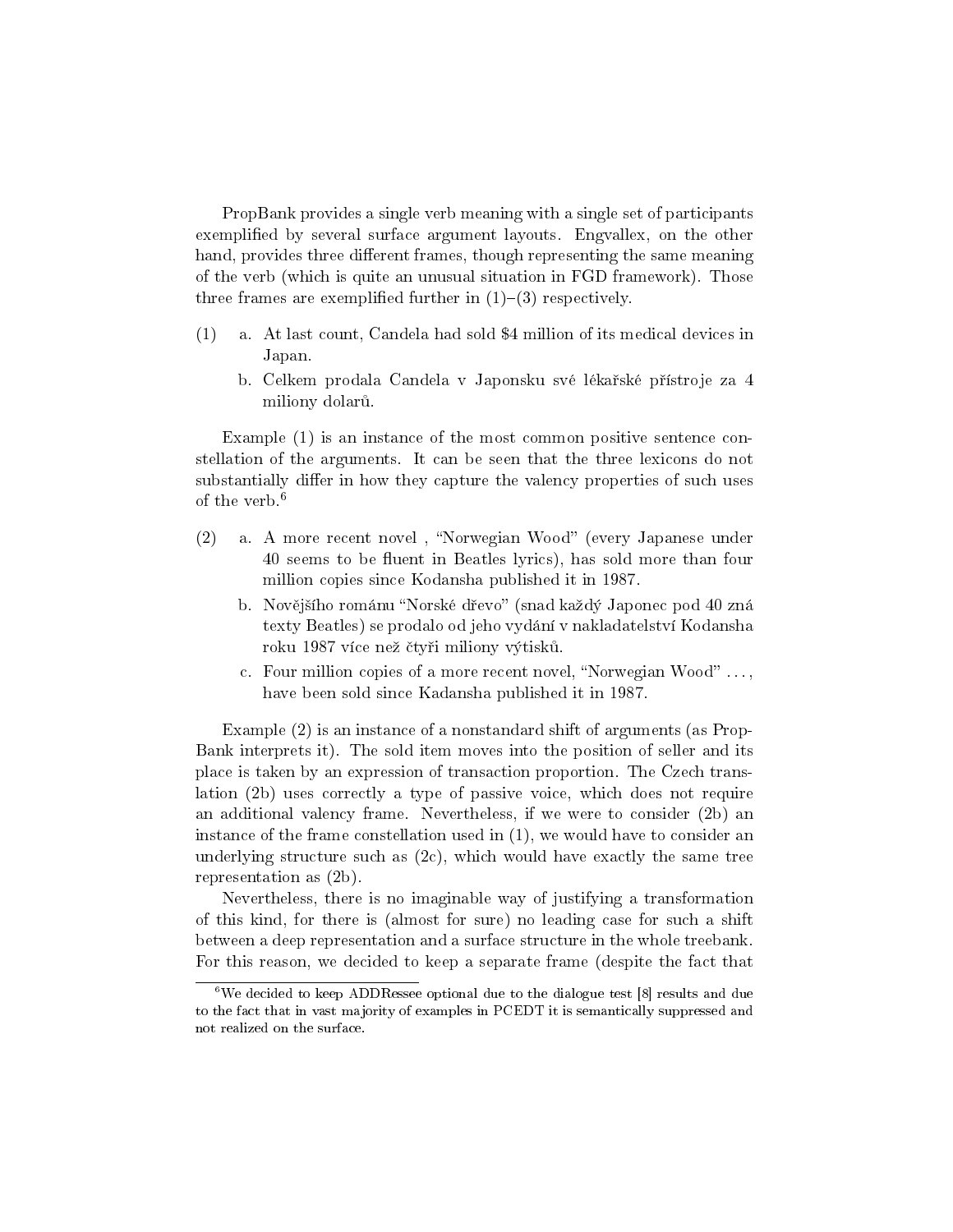the same verb sense is employed). Keeping a separate frame in this case also minimizes the risk of linkage conflict in the bilingual valency lexicon.

- (3) a. At Christie's, a folio of 21 prints from Alfred Stieglitz's "Equivalents" series sold for  $$396,000$ , a single-lot record.
	- b. Na Christie's bylo 21 fotografií ve foliovém formátu z řady "Ekvivalenty" od Alfreda Stieglitze prodáno za 396 000 dolarů, rekordní částku za jedinou položku.

For similar reasons, we decided to keep a separate frame for (3a), though the construction evokes alternations of the type which is considered a mere derivation of the basic frame in the FGD application to English data.

Another issue connected to the verb sell is the issue of the element named EXT and standing for the price of the goods in the commercial transaction. FGD considers EXT a free modifier, not allowing it any role in the valency frame. Though with other verbs of commercial transaction, such as pay, the price argument has its place in the frame (being considered obligatory), here it falls out. This is a disadvantageous property of the linguistic framework we use and it, of course, has limiting consequences for the task of our interlinking the frame elements.

# 5 Conclusion and Future Work

Despite the fact that the process of our creating a bilingual valency lexicon is still at its beginnings, we have, thanks to it, already gained some important insight into the theoretical issues of crosslinguistic comparison of verbal valencies. By accessing the linguistic core of verbal valency via its treebank manifestations we are in hope of gaining a valuable, reliable and useful resource of linguistic information. The methodological solution we have chosen turns out as easy, user-friendly and effective in practical use.

We expect to continue annotation works and complete the linking process in approximately a year horizon. Further, we plan to utilize the bilingual valency lexicon in a forthcoming linguistic research in verbal valency and its impact on the verb semantic classes, and also, we would like to use the lexicon in future MT experiments.

## 6 Acknowledgment

The work on this project was supported by the following grants: FP7-ICT-2007- 3-231720 (EuroMatrix Plus), GAUK 19008/2008, GAUK 52408/2008, and MSM